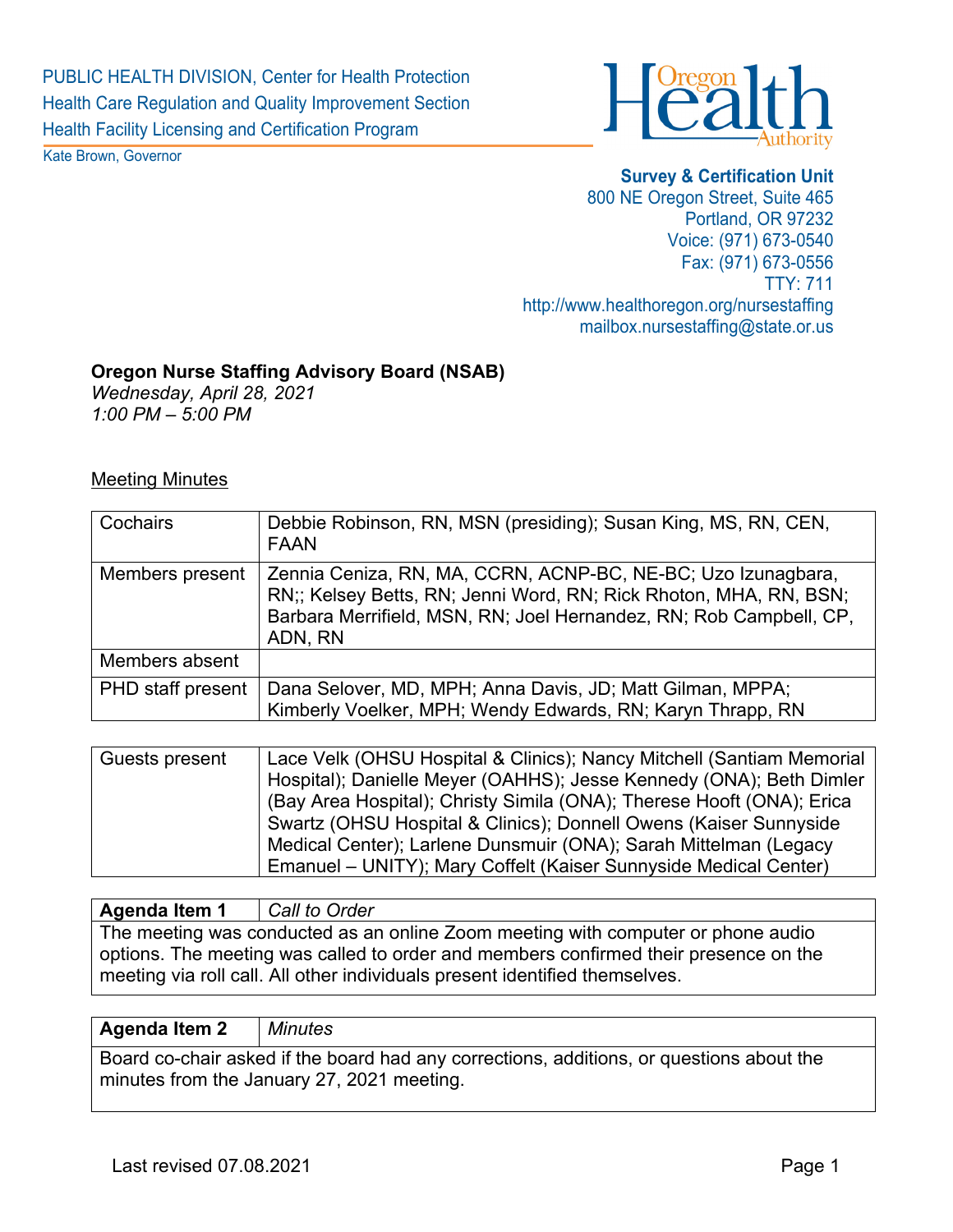Motion to approve January minutes as written: Barb Merrifield Seconded: Zennia Ceniza Motion passed

## **Agenda Item 3** *Membership Updates*

Board co-chair inquired about membership updates.

K. Voelker stated that D. Robinson was appointed to serve as the Nurse Manager co-chair for the remainder of 2021 because J. Burrows had been promoted and was no longer eligible to serve on the board. K. Voelker thanked J. Burrows for her service on the board and D. Robinson for serving as co-chair for 2021.

K. Voelker stated there were vacancies on the board for two nurse manager positions, one RN direct care position, and one direct care position that could be filled by an RN, CNA or LPN. She stated that OHA was working with the Governor's Office to fill those vacancies and encouraged people to keep applying even when there were no remaining vacancies because vacancies sometimes arose unexpectedly.

Board co-chair asked if OHA had any updates about the position that could be filled by a CNA or LPN.

K. Voelker stated that OHA had not received any applications from a CNA or LPN but that there was at least one CNA who had asked about the application process.

# **Agenda Item 4** *Status Updates*

*Nurse Staffing Surveys*

K. Voelker presented the Cycle 1 Nurse Staffing Survey Dashboard and clarified that the dashboard only showed hospitals that had their POC approved within the last year or were still trying to get their POC approved.

A. Davis noted that Willamette Valley Medical Center was the last hospital that was surveyed in 2018 to receive approval for its POC and that because its POC was approved in January 2021, it appeared on the current dashboard. She also stated about a third of hospitals surveyed in 2019 were in the process of getting their POCs approved.

Board co-chair asked what would cause a hospital to require multiple attempts submitting its POC.

A. Davis stated that each hospital has different challenge areas and that each subsequent POC submitted is closer to being acceptable. She noted that OHA hosts conference calls with the hospital to explain what was unacceptable on the POC review.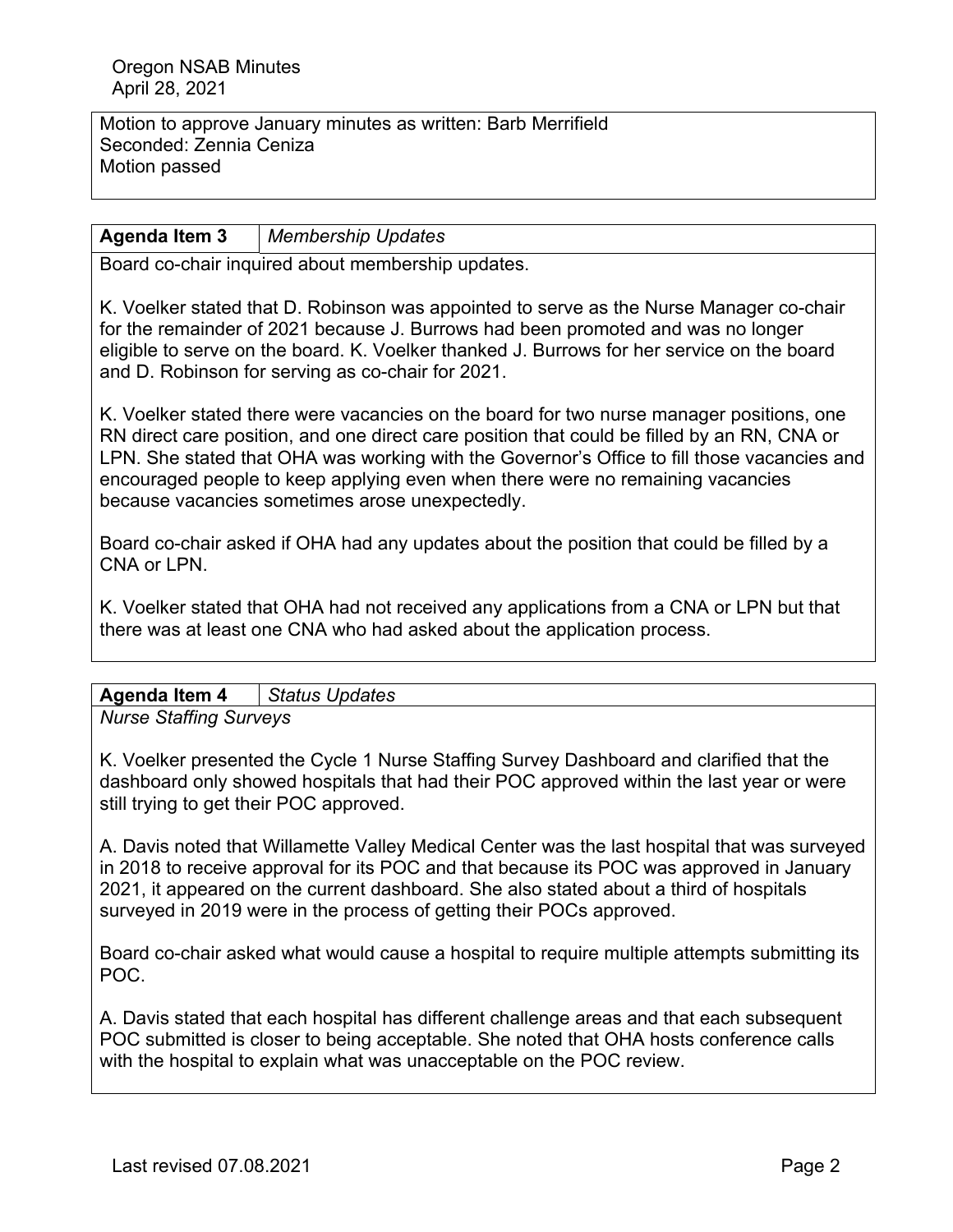Board co-chair asked for clarification on which problems remain on the POCs for hospitals that required multiple POC submission attempts.

A. Davis explained that the tags the hospital struggles with differs for each hospital.

Board co-chair requested that at the next meeting OHA present more information about the challenges hospitals were having on drafting an acceptable POC.

Board co-chair supported request and clarified that the board would like a summary of the biggest challenges in the POC approval process.

K. Voelker presented the Cycle 2 Nurse Staffing Survey Dashboard for the three nurse staffing surveys completed in March 2021 and early April 2021, and noted that OHA would present more information about Cycle 2 later in the meeting.

## *Nurse Staffing Complaint Investigations*

K. Voelker presented the Complaint Investigation dashboard and highlighted the new complaint investigations initiated in 2021.

A. Davis asked whether the board would prefer the dashboard to contain all the complaint investigations OHA had conducted or only investigations with recent activity.

Board co-chair stated that she preferred having the entire list of complaint investigations so the board could reference what had been previously conducted.

### *Cycle 2 Nurse Staffing Surveys*

K. Voelker presented slides about the first three surveys completed for Cycle 2, showing the survey start dates, hospital sizes, and expected mailing dates for the Nurse Staffing Reports. She explained initial survey trends, including that OHA was citing fewer tags, areas of compliance that hospitals were still struggling with, and any insights from SurveyMonkey results. She added that OHA had an opportunity to clarify language on some survey tools and create additional Explanation Guides to facilitate understanding of the survey process.

A. Davis added that surveyors would join the meeting later and would be able to speak more to their experience with first three surveys of Cycle 2.

Board member asked what would make SurveyMonkey not useable.

A. Davis explained that OHA uses SurveyMonkey results if the number of responses received is close to the number of licensed hospital beds. She added that OHA encourages hospitals to send the SurveyMonkey link to everyone at the hospital and to post a notice about completing the survey throughout the hospital.

Board member asked why OHA requests input from non-nursing staff members.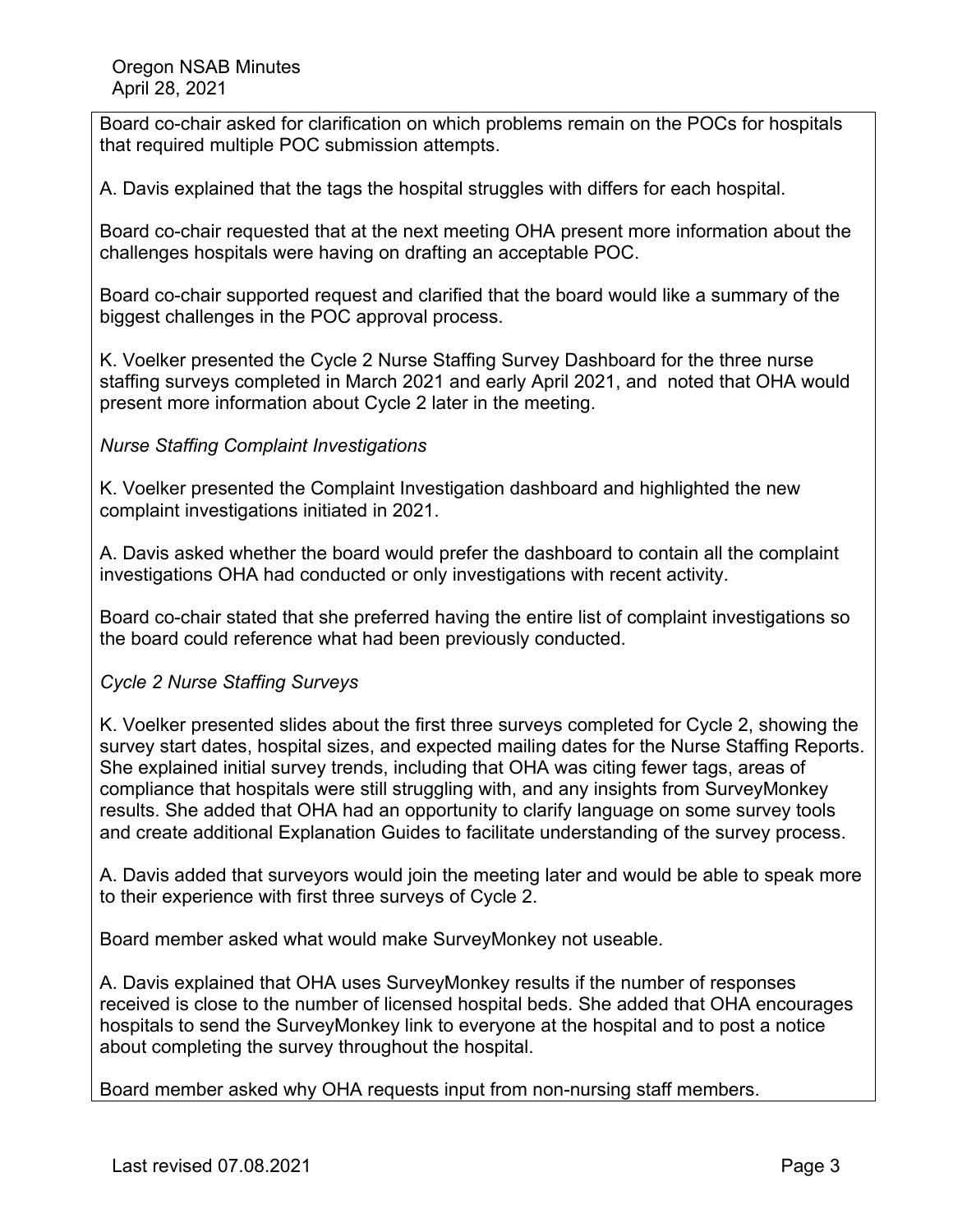A. Davis clarified that the SurveyMonkey was open to everyone at the hospital but that it contained skip logic so non-nursing staff members did not receive questions that were not relevant to them.

K. Voelker stated that the hospital with useable data was OHSU and that OHSU had created a QR code to share the SurveyMonkey with staff members. She stated that moving forward, OHA would create a QR code to the SurveyMonkey to facilitate SurveyMonkey participation.

Board co-chair asked how the Nurse Staffing Report would differ if the hospital did not have useable SurveyMonkey data.

A. Davis explained that the SurveyMonkey results support what surveyors find during the onsite portion of the survey and that the majority of the report comes from the surveyors' onsite interviews, observations and record reviews.

Board member asked if patients could fill out the SurveyMonkey.

A. Davis stated that patients could fill out the SurveyMonkey but that very few do. She clarified that the survey is only open for two weeks and that the SurveyMonkey questions are not designed to capture patient experience.

| <b>Action Item(s)</b> | • OHA to present challenges in the POC approval process for<br>hospitals with multiple POC attempts |  |
|-----------------------|-----------------------------------------------------------------------------------------------------|--|
|                       |                                                                                                     |  |

| <b>Agenda Item 5</b>                 | Committee Updates |  |
|--------------------------------------|-------------------|--|
| $D_{\text{KORA}}$ $\mu_{\text{MMR}}$ |                   |  |

*Process Improvement Committee (PIC)*

A. Davis detailed what the PIC proposed for complaint investigations and compared it to what is required under statute. She explained that the PIC's proposed process of requesting the hospital to send documentation showing compliance or noncompliance before OHA initiated an investigation would not be allowed under the current statute, per the Department of Justice (DOJ).

Board co-chair asked what aspects of the PIC's proposed process were not allowed under the current statute and. clarified that facilities were seeking immediate feedback on surveyors' preliminary investigation findings.

A. Davis stated that asking the hospital to send documentation showing compliance or noncompliance would not be allowed under ORS 441.171, which requires OHA to conduct an on-site investigation of the hospital upon receiving a complaint.. She added that to have surveyors provide immediate feedback on the results of a survey or investigation would be difficult because surveyors often decide whether or not to issue a citation after internal discussions occur after they leave the hospital.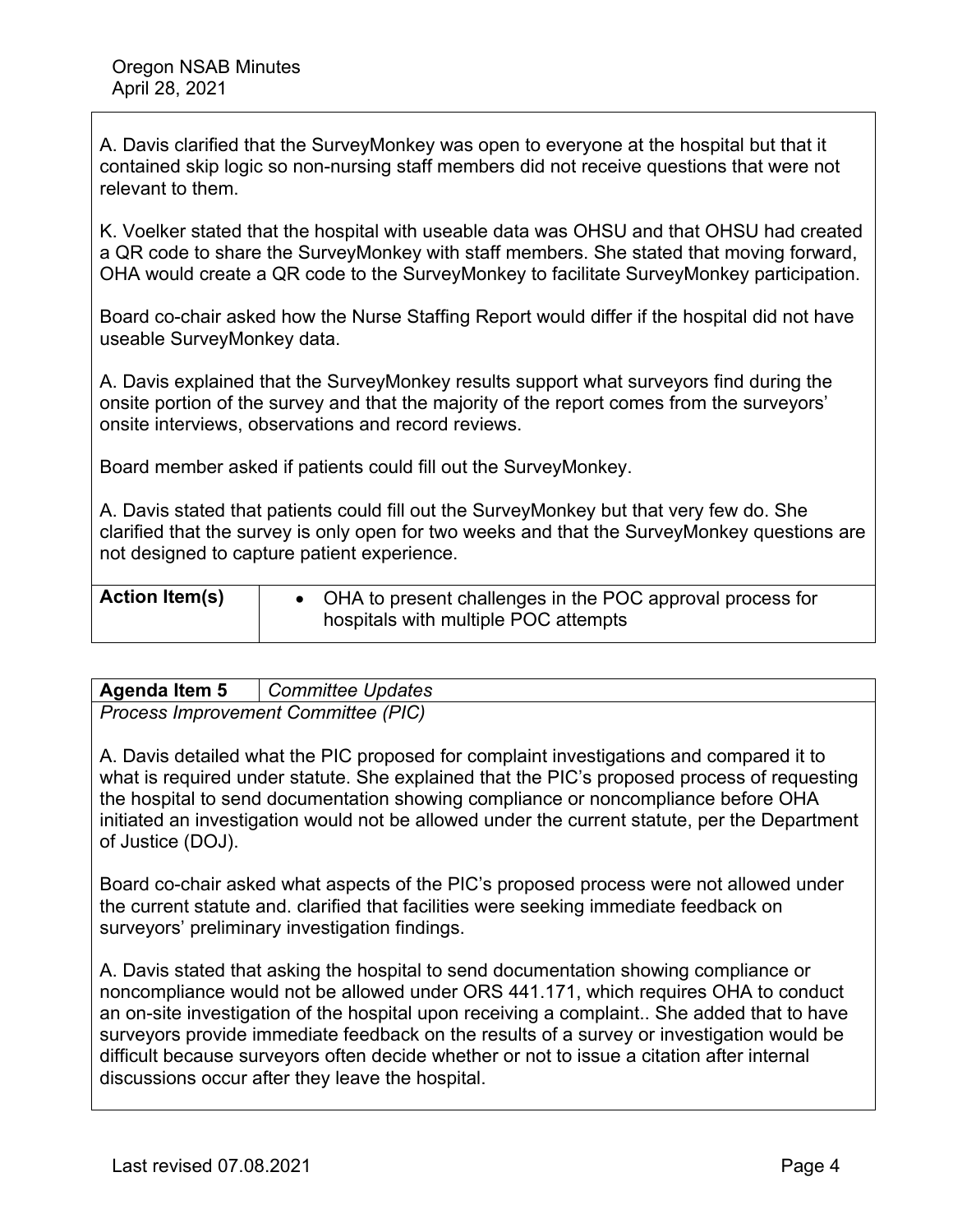Board co-chair asked whether there was a way to let the hospital know if there were concerns noted during the survey.

A. Davis explained that during a complaint investigation, surveyors tell the hospital the general areas that will be investigated at the entrance conference.

## *Acuity Committee*

K. Voelker stated that the DOJ had reviewed the Hospital Nurse Staffing Interpretive Guidance on Staffing for Acuity and Intensity and that there were some changes made to the document. She noted that they could create a track changes version from what the board had last seen if the board requested it. She presented the disclaimer language at the beginning of the interpretive guidance.

Board co-chair asked for clarification about the rationale for the disclaimer language added at the beginning of the interpretive guidance.

A. Davis explained that the same disclaimer language was included in the Hospital Nurse Staffing Interpretive Guidance published in 2019 and stated that the disclaimer language clarified that adherence to the guidance could not be used as proof of compliance or noncompliance during a survey or investigation.

Board member stated that the disclaimer language seemed to de-incentivize using the document and believed the intent of the document was implied. He wondered if the disclaimer language was required under statute.

A. Davis stated the language was not required under statute but that it was used in the other nurse staffing interpretive guidance. She explained that the disclaimer language clarified that the guidance is not legal advice.

Board member asked if the disclaimer language could be made smaller or be moved to the end of the guidance.

A. Davis stated that DOJ wanted the font to remain as is and for the language to be at the beginning of the document.

Board member asked why aspects of the document were presented as suggestions since some of it seemed to be required under statute.

A. Davis explained that because units function differently, some of the proposals in the guidance may not be relevant to those units. She stated that OHA measures whether the unit incorporates patient acuity and nursing care intensity into the nurse staffing plan and not the process for how it decides to incorporate acuity and intensity.

D. Selover explained how OHA measures staffing outcomes and not the process used to reach that outcome. She stated that the interpretive guidance provides a process for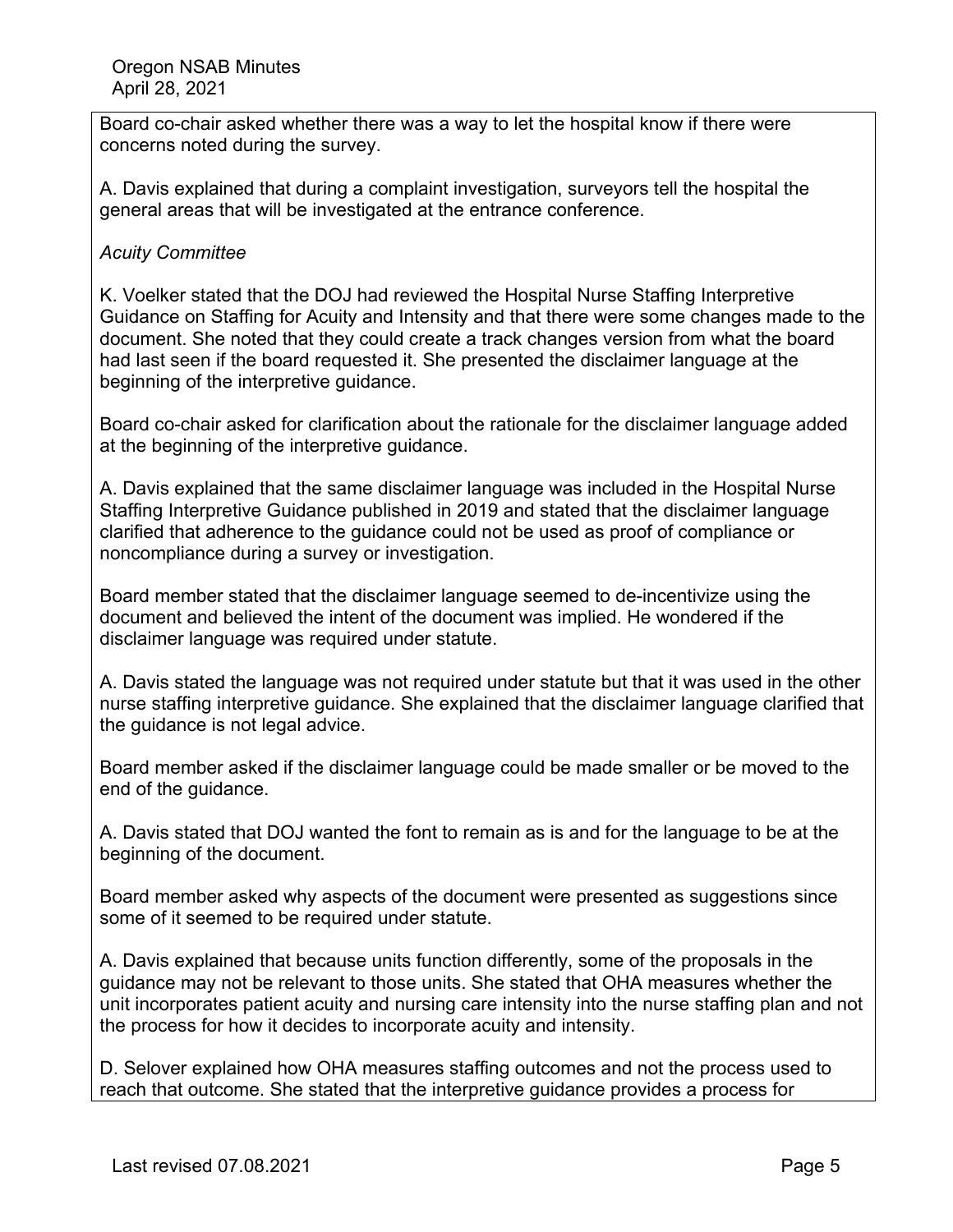incorporating patient acuity and nursing care intensity but that OHA does not measure this process.

Board co-chair stated that she was not prepared to vote in support of the document because the new disclaimer language was too much of a change in the board's original intention for the guidance.

Board member asked if the Malloch tool was going to be attached to the published interpretive guidance.

K. Voelker confirmed that the Malloch tool would be attached to the published interpretive guidance.

Board member asked for additional information from board co-chair about what changes could be made to the guidance to align with the board's original intent.

Board co-chair stated that the committee had spent a lot of time to come up with evidencebased guidance on how to consider patient acuity and nursing care intensity, and she was concerned the disclaimer language negated the value of using the guidance.

Board co-chair asked OHA to confirm whether this language was added to all nurse staffing interpretive guidance.

A. Davis confirmed that the same language was used.

Board co-chair asked if the board was prepared to make minor changes to the first paragraph or if the board would need to make a different plan to complete the guidance.

Board member stressed the importance of publishing the guidance quickly. He proposed leaving the guidance in its current form and changing it later if they received feedback that edits were needed.

Board member asked if DISCLAIMER could be added before the disclaimer language.

K. Voelker stated that some changes would require the guidance to be sent to the DOJ for additional review , but that the board could add DISCLAIMER without another DOJ review.

Board member agreed about the importance of publishing the guidance soon so hospitals could have access to it. He recommended that the board move forward with approving the interpretive guidance.

Board co-chair agreed with board members' proposals to complete the interpretive guidance during the April meeting.

K. Voelker requested that the board vote on whether to approve the current version of the interpretive guidance.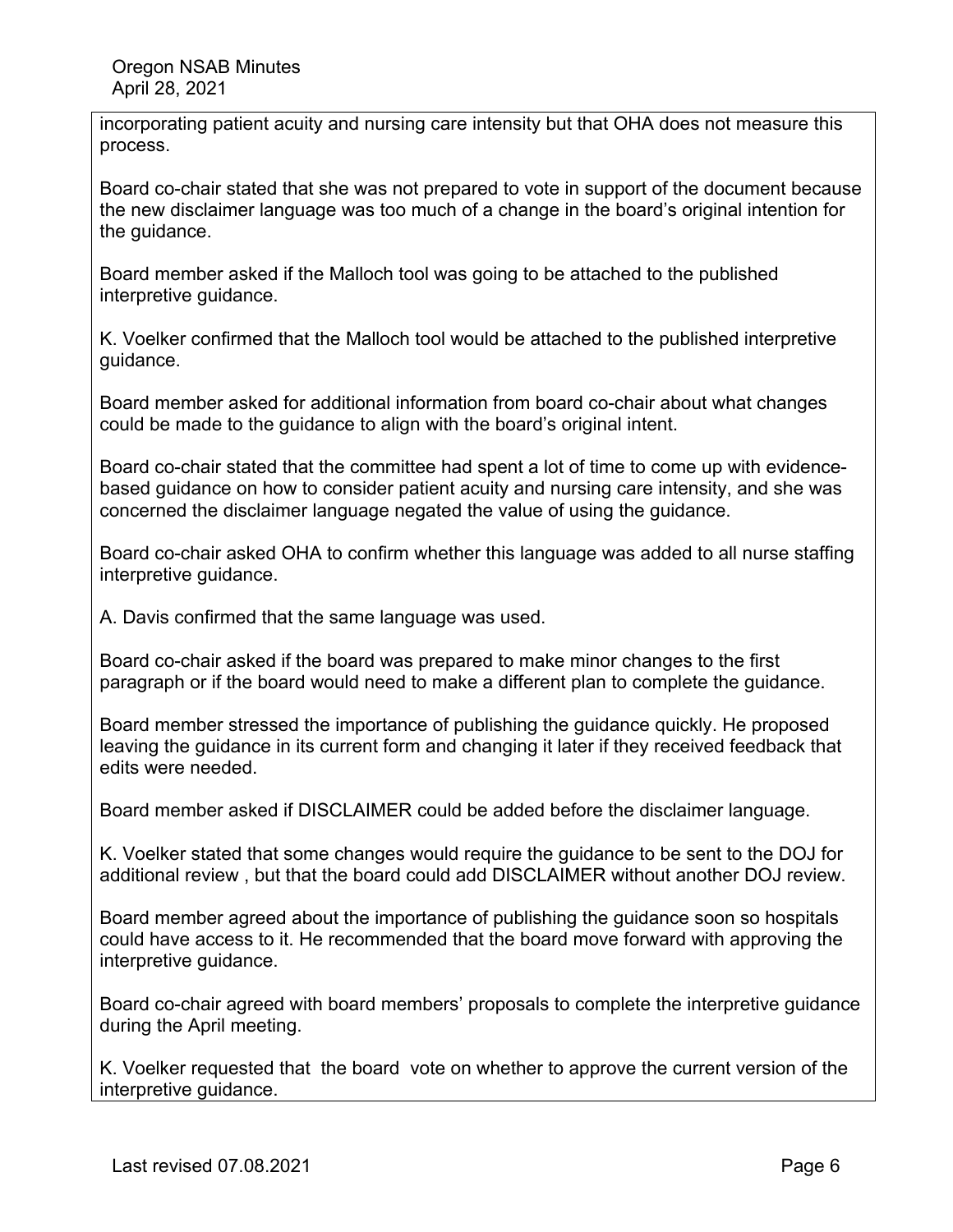Oregon NSAB Minutes April 28, 2021

Motion to add the word DISCLAIMER before the disclaimer language and publish Hospital Nurse Staffing Interpretive Guidance on Staffing for Acuity & Intensity– Uzo Izunagbara Seconded – Rick Rhoton

No additional discussion following the motion to vote.

Debbie Robinson – Aye Susan King – Nay Rob Campbell – Aye Zennia Ceniza – Absent Uzo Izunagbara – Aye Kelsey Betts – Aye Joel Hernandez – Aye Jenni Word – Abstain Rick Rhoton – Aye Barb Merrifield – Aye Motion passed

Board co-chair asked if OHA would distribute the interpretive guidance to hospitals.

K. Voelker stated that OHA would send an announcement on the nurse staffing listserv and that OHA would email the interpretive guidance directly to the CNO and Nurse Staffing Committee Co-Chairs at each hospital.

A. Davis added that OHA would share the interpretive guidance at the upcoming Oregon Nurse Staffing Collaborative (ONSC) meeting.

D. Selover asked if there were any other ways the board wanted the interpretive guidance to be shared.

The board did not have any additional ways they wanted the interpretive guidance shared.

| <b>Action Item(s)</b> | OHA to share Hospital Nurse Staffing Interpretive Guidance on          |
|-----------------------|------------------------------------------------------------------------|
|                       | Staffing for Acuity & Intensity via listsery, direct email to hospital |
|                       | CNOs and Nurse Staffing Committee Co-Chairs, and during May            |
|                       | 2021 ONSC meeting                                                      |

| Agenda Item 6                    | <b>Open Action Items</b>                                                                  |  |  |
|----------------------------------|-------------------------------------------------------------------------------------------|--|--|
| Meal and Rest Break Requirements |                                                                                           |  |  |
|                                  |                                                                                           |  |  |
|                                  | A. Davis shared the Meal and Rest Breaks handout with the board, which included statutory |  |  |

and rule language about meal and rest break requirements, interpretive guidance related to meal and rest breaks, how OHA measures meal and rest breaks during surveys and investigations, and advice that OHA commonly provided.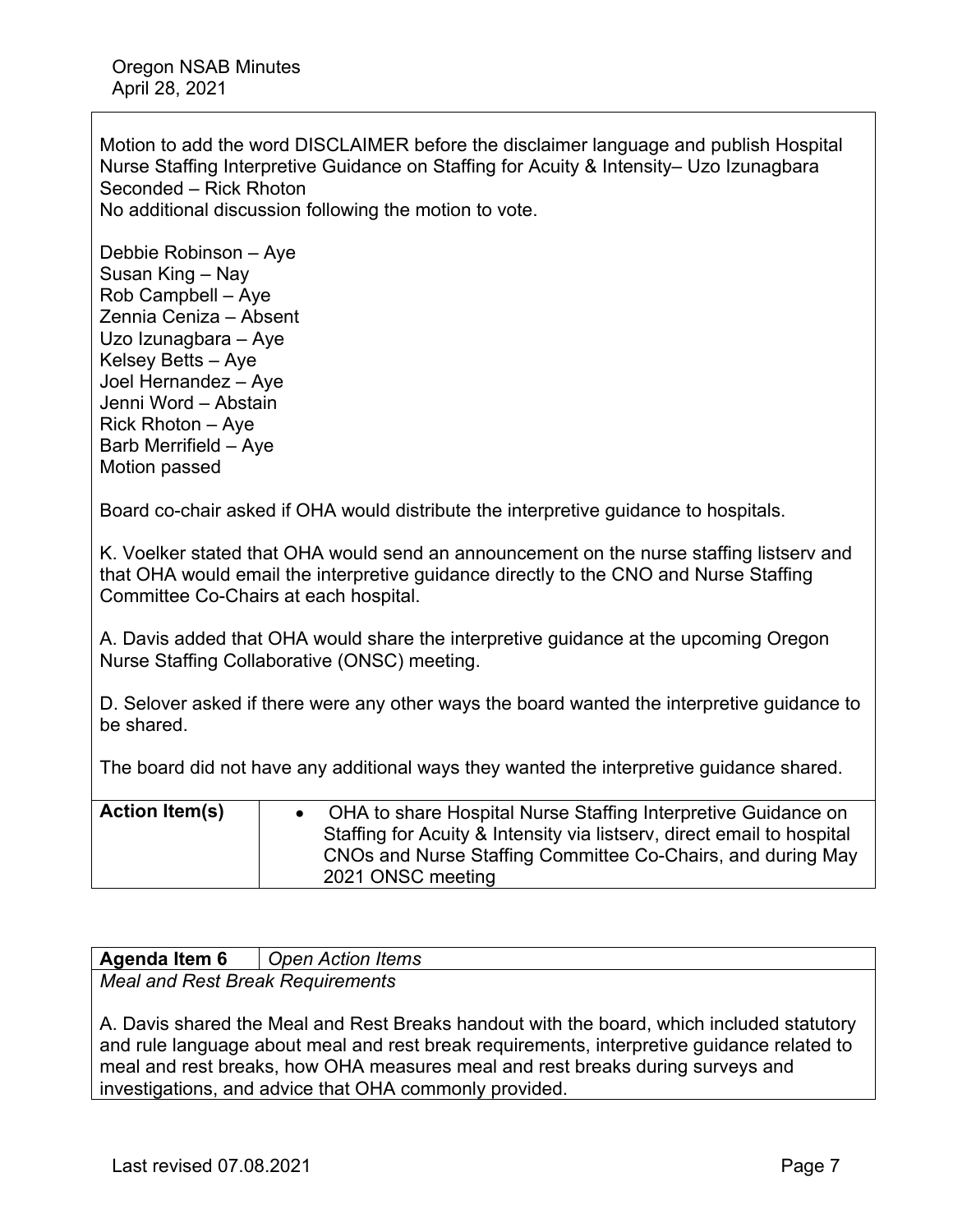Board co-chair asked how the handout would be used by OHA.

A. Davis stated that the handout was created for the board to use as a reference and that the information in the handout already existed on the nurse staffing website. She asked whether the board saw any opportunities for OHA to provide further clarification about meal and rest break requirements and added that OHA is mostly hearing the same questions.

The board did not have any advice on how to clarify meal and rest break requirements.

# *Facility Disaster Plan Requirements*

A. Davis reviewed the process for a hospital to implement its facility disaster plan and provided examples of different types of emergencies that could cause a hospital to implement its facility disaster plan. She summarized the federal requirements for what must be included in the facility disaster plan, including process requirements, training and contact information requirements and reporting requirements. She shared the Facility Disaster Plan handout with the board, which included statutory and rule language about facility disaster plans as they relate to nurse staffing.

Board member asked whether hospitals were required to report whether they had implemented its facility disaster plan to Health Facility Licensing & Certification (HFLC) program at OHA and whether the hospital Nurse Staffing Committee co-chairs were required to be notified when the hospital implemented its facility disaster plan.

A. Davis stated that hospitals do not report when they implement their facility disaster plan to HFLC and she stated that hospitals are not required to notify Nurse Staffing Committee co-chairs but that hospitals may choose to do so as part of the plan implementation.

Board member felt it was important for hospitals to incorporate notification of Nurse Staffing Committee co-chairs into the facility disaster plan. Board member asked whether making hospitals notify staffing committee co-chairs and HFLC would be a rule or statutory change.

A. Davis shared that most emergency preparedness rules come from Centers for Medicare & Medicaid (CMS) federal requirements. She added that she was unsure whether requiring hospitals to notify Nurse Staffing Committee co-chairs would have to occur as a rule change or statutory change.

Board co-chair asked whether surveyors measure if a facility had implemented its facility disaster plan during the triennial survey.

A. Davis confirmed that surveyors measure whether the hospital had implemented its facility disaster plan within the past 12 months and how it impacted nurse staffing at the hospital. She stated that OHA does not have the capacity to actively monitor when hospitals are operating from their facility disaster plans and the effects on nurse staffing.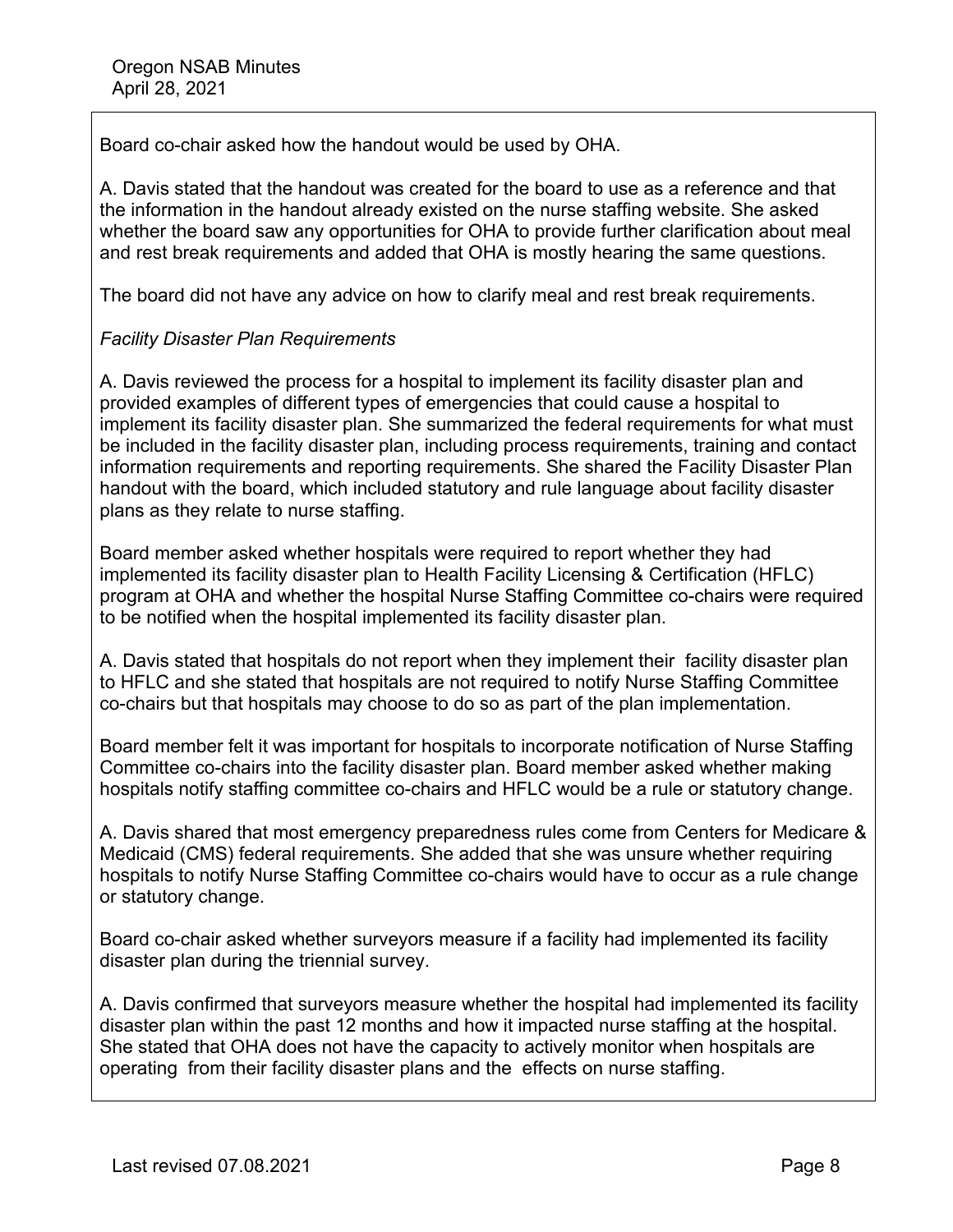Board member stated that the way the rule is written now, the hospital does not need to include the hospital Nurse Staffing Committee and stressed the importance of creating language that required the staffing committee to continue meeting.

A. Davis highlighted nurse staffing rule language that allows either Nurse Staffing Committee co-chair to call a staffing committee meeting at any time and place and which allows the Nurse Staffing Committee to modify the staffing plan in response to an emergency. She noted that many hospitals had met and modified their nurse staffing plans in 2020, regardless of whether the hospital had implemented its facility disaster plan.

Board member asks whether HFLC tracks when the hospital returns to their staffing plan after the emergency period.

A. Davis stated that HFLC does not track when hospitals discontinue and/or resume the nurse staffing plan after implementation of a facility disaster plan.

K. Voelker explained that if OHA were at the hospital for a survey and noticed there was mandatory overtime or that the staffing plan was not being followed, surveyors would ask whether the facility disaster plan was in effect during that time.

Board member asked how OHA would hold hospitals accountable if they did not know the start and end dates of when facility disaster plans were implemented.

K. Voelker clarified that surveyors review the nurse staffing requirements that are affected by the implementation of a facility disaster plan and if surveyors found potential noncompliance in these areas, surveyors would ask whether the facility had implemented its facility disaster plan and for how long.

Board member asked whether hospitals would be cited if there was noncompliance during the implementation of a facility disaster plan.

A. Davis stated that the hospital is allowed to suspend the nurse staffing plan and require mandatory overtime after it implements its facility disaster plan, but that other requirements existed even during the implementation of a facility disaster plan. She added that facilities are not required to suspend the nurse staffing plan or mandate overtime when it implements its disaster plan and hospitals were expected to make a decision that was appropriate for the emergency.

Board member asked whether patient load assignments could increase without approval from the nurse staffing committee during the emergency.

A. Davis confirmed that if the staffing plan is suspended due to the implementation of a facility disaster plan, OHA would not measure minimum numbers or acuity and intensity.

K. Voelker reminded the board that if the facility disaster plan was implemented, the staffing plan could be suspended for some units and while remaining active in other units.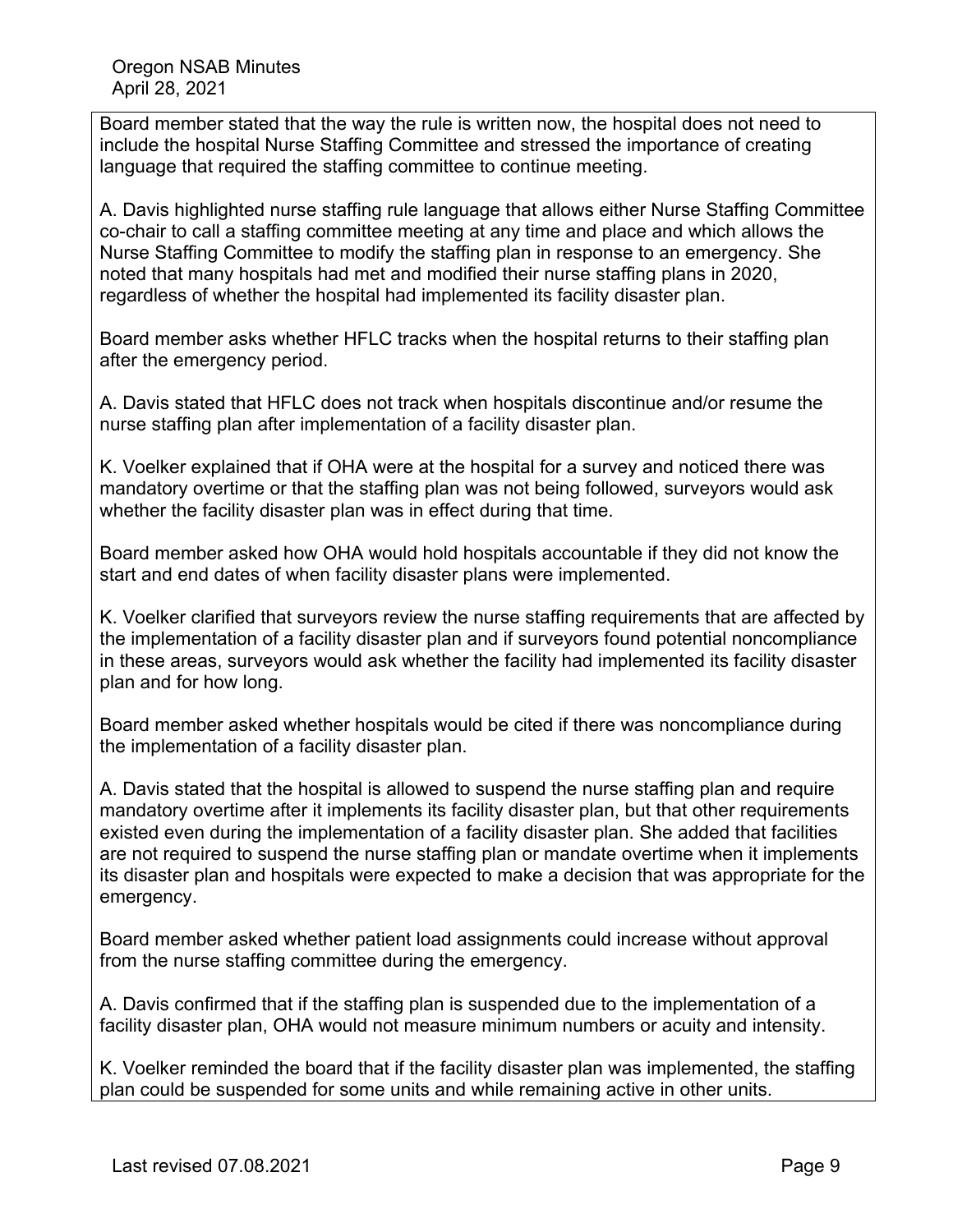Board member asked if HFLC and NSAB had any other way to learn about the suspension of a nurse staffing plan besides the nurse staffing surveys or complaint investigations.

A. Davis stated that because OHA does not receive automatic notification, OHA would only know whether the staffing plan was suspended during a nurse staffing survey or complaint investigation.

Board member noted that their hospital posts information about the facility disaster plan on their hospital intranet.

Board member added that after their hospital implemented its facility disaster plan, they added requirements to the nurse staffing plan for the duration of the emergency.

Board member stated that at their hospital, they also met after the emergency declaration to enhance their nurse staffing plan for potential patient surge scenarios.

Board co-chair stressed making it a requirement for hospital Nurse Staffing Committee cochairs to meet after an emergency declaration.

A. Davis stated that this would require a rule change.

Board member shared potential problems with adding additional requirements and that additional restrictions could pull attention away from where it was needed.

Board member agreed with not adding meeting requirements and asked whether some of that language was included in HB 3016, which was in the State Legislature.

A. Davis confirmed that HB 3016 would add requirements to the nurse staffing plans in an emergency situation and would incorporate Nurse Staffing Committees more in that process. She noted that if HB 3016 were to pass the Legislature and be signed by the Governor, OHA would need to draft rules and form a Rules Advisory Committee for the bill.

# *Annual Legislative Report*

K. Voelker presented slides showing legislative report requirements and sections that were included in previous reports, and she asked whether there were any sections that should be added or removed.

Board co-chair suggested adding a section about vacancies on the board and the challenges with getting members appointed.

Board co-chair suggested adding a section about continuing challenges seen during the nurse staffing surveys, such as patient acuity and nursing care intensity, minimum number of nursing staff members, and meal and rest breaks.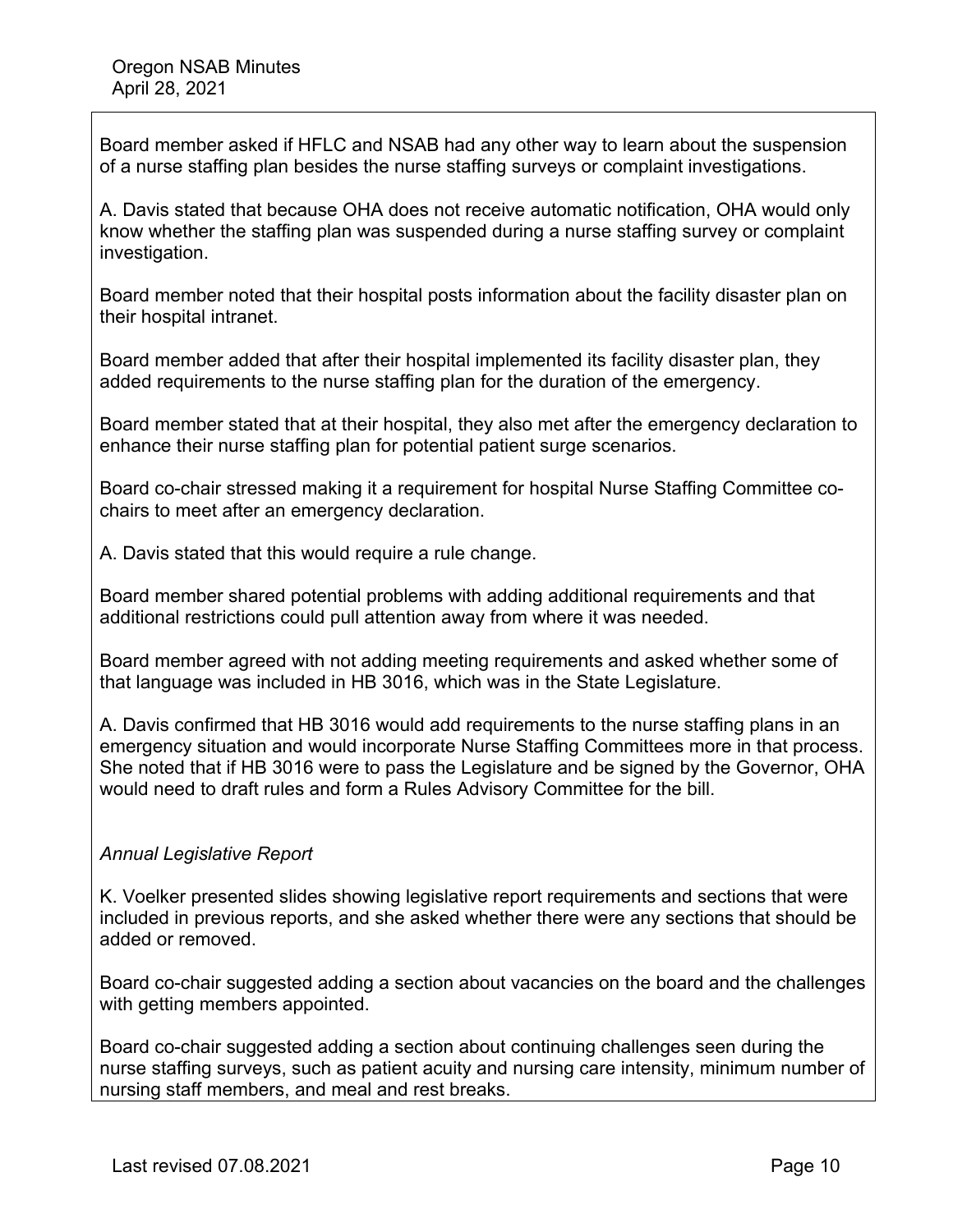K. Voelker asked whether the Impact of COVID-19 pandemic should be kept as a section in the 2021 report.

Board members supported keeping this section in the report.

Board co-chair added that the work from the PIC should be incorporated in the Key Achievements section.

K. Voelker shared the proposed timeline for drafting and submitting the report with the board and asked for the board's support on the timeline.

Board members were supportive of the proposed timeline.

**Agenda Item 7** *Break* 

Board co-chair called for a five-minute break.

**Agenda Item 8** *Program Improvement* 

*Civil Monetary Penalties* 

A. Davis presented a process map for how civil monetary penalties (CMPs) are imposed. She explained that OHA estimates that it would cost OHA \$20,000 per hearing for DOJ services and \$20,000 per hearing for Office Administrative Hearing services. She added that these cost estimates do not include staff time or appellate costs and stressed that any CMPs imposed would impact surveys and complaint investigations since OHA is not given a separate budget for that work.

A. Davis shared rule and statute language for nurse staffing CMPs. She asked for guidance from the board on how to determine when CMPs are appropriate given the depth and breadth of noncompliance in the first survey cycle.

Board co-chair asked how often OHA had imposed a CMP in the last two years.

A. Davis stated that OHA had not imposed a CMP for nurse staffing since before the 2015 statute change.

Board co-chair asked how the CMPs for nurse staffing compared to CMPs for other facilities regulated by HFLC.

A. Davis explained that most programs do not have CMPs because they are subject to federal regulations which involve the termination of CMS participation. She stated that for inhome care, CMPs do not exceed \$1000 per violation or \$2000 total and for Certificate of Need, violations do not exceed \$500 per violation.

Board member asked whether CMPs would stack per incident cited on the report.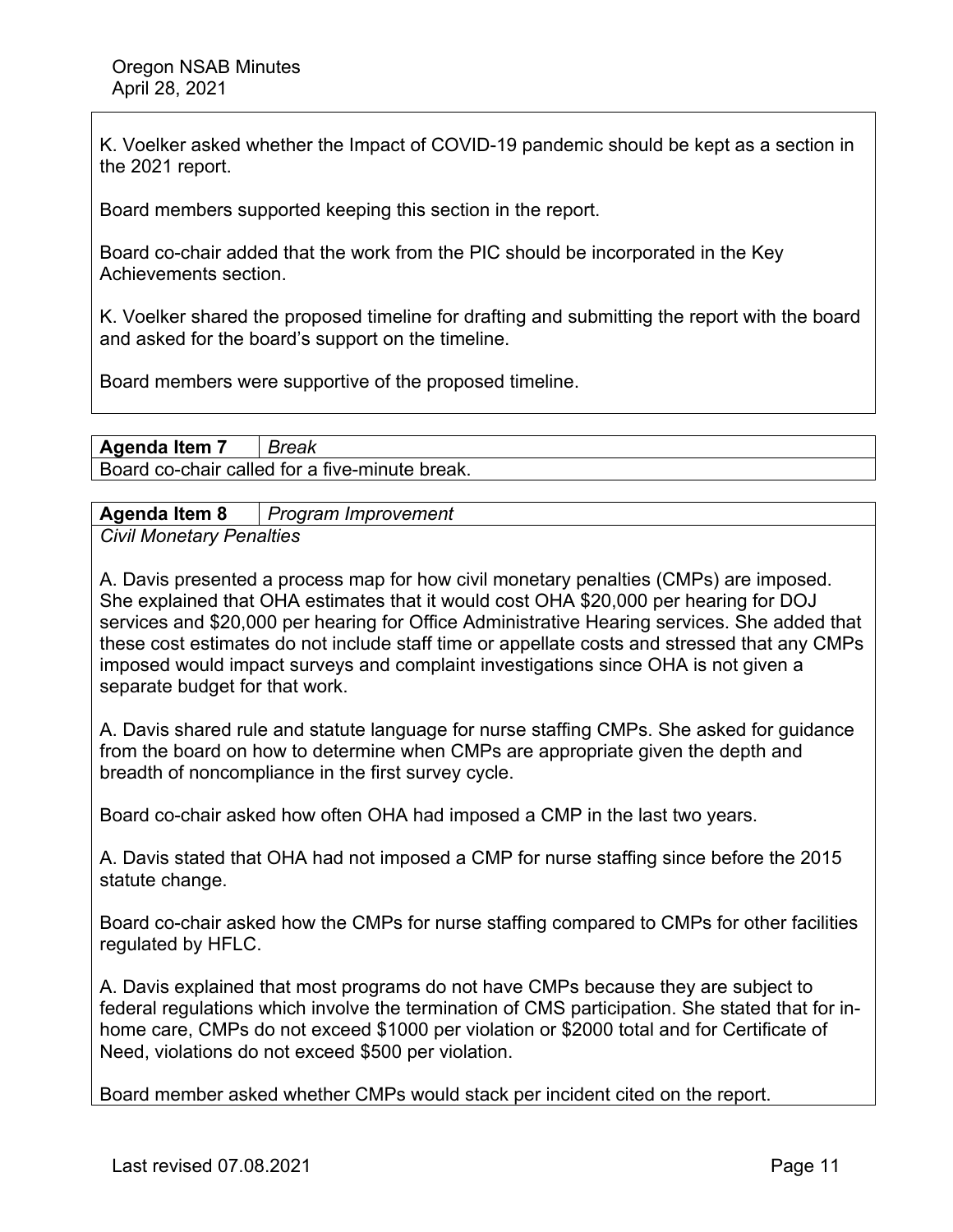D. Selover explained that most programs allow stacking but OHA would need to confirm with DOJ whether that would be allowed for nurse staffing. She added that OHA would need clear guidance from the board on when to impose a CMP so that OHA has a consistent and fair process.

Board member asked how often repeated noncompliance is assessed.

A. Davis stated that it would depend on how often OHA returns to the facility for a revisit survey, triennial survey, or complaint investigation. She added that OHA is flagging repeat noncompliance in Nurse Staffing Reports for Cycle 2.

Board member proposed creating a nurse staffing grading system and making hospital grades publicly available.

A. Davis stated that a grading system would require very clear guidance and DOJ approval. She stated that CMPs could not be imposed based on a grade.

Board member stated that he envisioned the grading system being a separate component from CMPs.

Board member proposed a system whereby hospitals with a better grade are surveyed less often than those with a poor grade.

A. Davis stated that how often a hospital is surveyed is set by the statute and any changes to the survey cycle would require a statute change.

Board member stressed importance of making sure survey results were publicly available and consumers understood whether there were staffing shortages at hospitals.

Board member asked how OHA would issue a CMP given the breadth of deficiencies that existed in Cycle 1.

D. Selover explained that survey reports are posted on the nurse staffing website and noted that if OHA were to issue CMPs right now, every hospital would receive a CMP because every hospital was noncompliant during the survey and investigation. She emphasized the importance of receiving guidance for when OHA should issue a CMP and explained that the current regulatory process does not envision a grading system, so OHA would need additional guidance.

A. Davis added that because CMPs would be a new process for nurse staffing, OHA would need clear guidance on how to assess noncompliance and how to redirect resources to allow for penalty assessment.

D. Selover explained that HFLC does not issue a lot of CMPs and that CMPs are typically reserved for the most serious and egregious cases.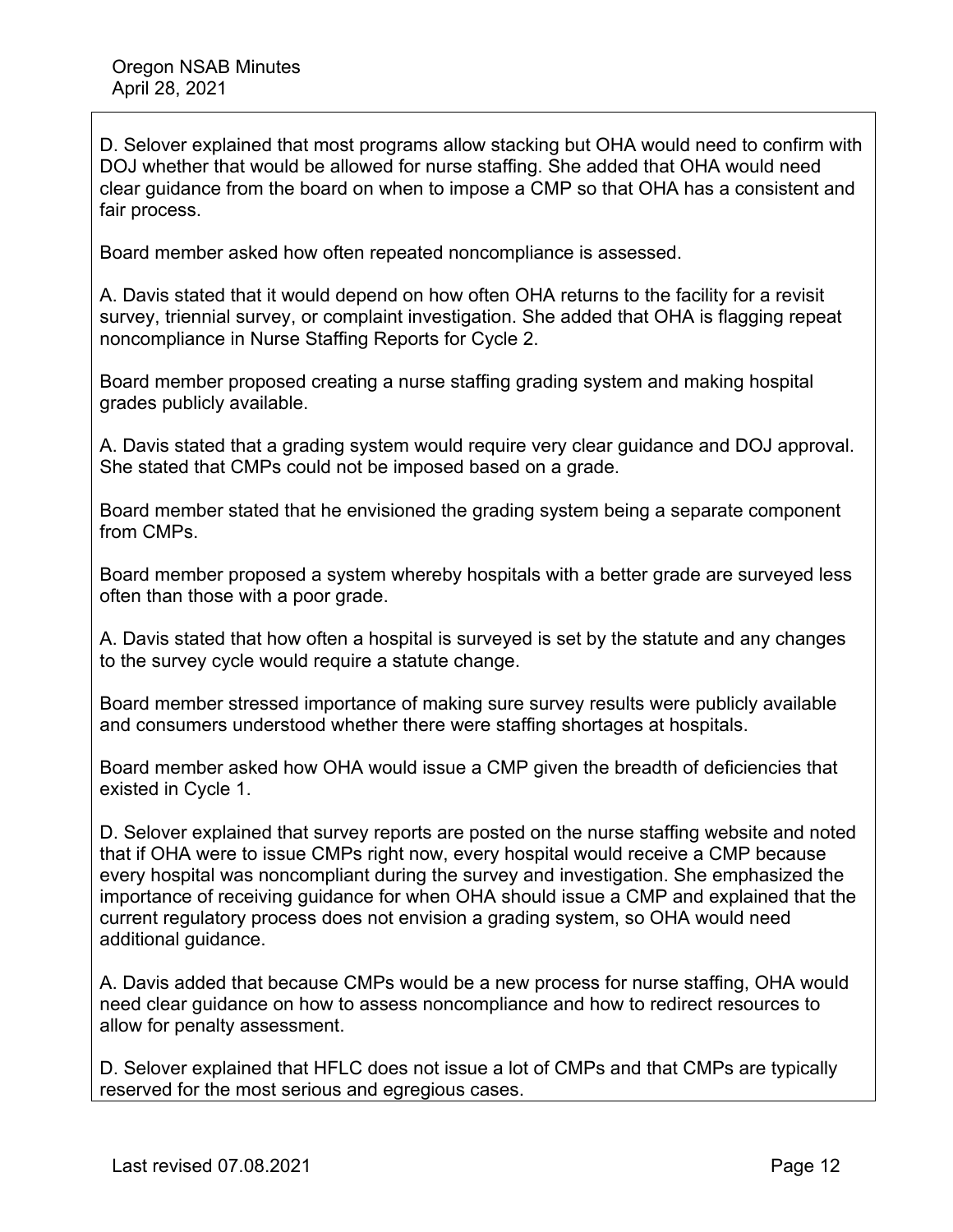Board co-chair stated that CMPs are one aspect of enforcement for the nurse staffing rules and strongly recommended the formation of a committee.

Board co-chair asked for volunteers for a committee.

The following members volunteered for the Civil Monetary Penalties Committee: Uzo Izunagbara; Rob Campbell; Kelsey Betts; Jenni Word; Debbie Robinson; and Barb Merrifield.

| <b>Action Item(s)</b> |  | <b>OHA to draft CMP Committee Charter and schedule first meeting</b> |
|-----------------------|--|----------------------------------------------------------------------|
|-----------------------|--|----------------------------------------------------------------------|

K. Thrapp presented slides showing a timeline of survey activities and discussed challenges with eliciting the information needed for the qualifications and competencies review. She stated that OHA introduced disclaimer language for the onsite interview that allows nursing staff members to opt-out of the interview.

W. Edwards explained how surveyors determine whether they need to perform expanded reviews of the triennial survey and when this is shared with the hospital. She explained that OHA had surveyed 12 units for three hospitals and that of the 12 units surveyed, 10 of them required expanded reviews. She added that OHA and the hospitals were still learning how to use the new tools and that OHA was identifying areas where the tools could be improved to help increase understanding.

Board co-chair asked for an example of a tool that could be improved.

K. Thrapp explained that some of the tools could use wordsmithing and that the individuals filling out the tools do not interpret the questions the way they were intended. She explained how surveyors created a Qualifications and Competencies Addendum to the Hospital Nurse Staffing Plan Unit Questionnaire to help hospitals understand the information surveyors needed to measure. She also stated that for the Mandatory Overtime Review Tool, there was confusion about whether the tool measured all overtime or only mandatory overtime.

W. Edwards stated that during surveyor reviews, they noticed inconsistent information on the tools which required the surveyors to clarify what the respondent had intended to say.

K. Thrapp added that there were many examples where respondents had created a third option, such as a "N/A" or an "X" between the "Yes" and "No" on the tool.

Board member asked whether nursing staff members were opting out of the onsite interviews and whether nursing staff were forthcoming during the interviews. He expressed concern that OHA could receive skewed information if people are declining due to fear of retaliation.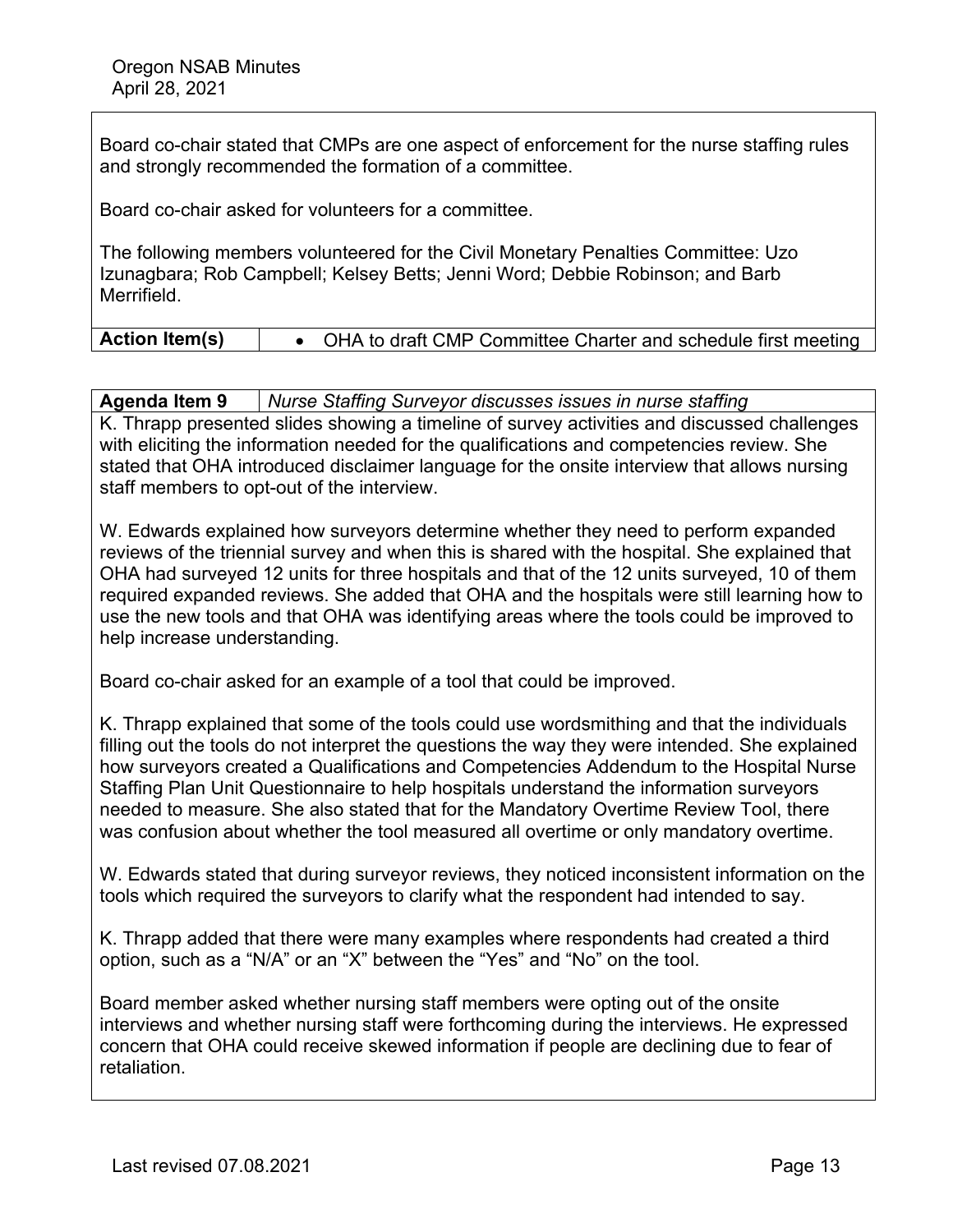K. Thrapp and W. Edwards both stated that they had not had any nursing staff members decline the interview. K. Thrapp noted that there was one nursing staff member who was concerned about the interview but once she explained how the information would be used, his concerns were resolved, and he agreed to continue the interview. She stated that the information provided in the interviews was consistent with what was written in the tools.

A. Davis explained that the disclaimer is based on language in the SurveyMonkey tool and that OHA decided to do this because nursing staff members who participate in the onsite interview are more identifiable, so OHA wanted to give them the option to not participate.

Board member asked how surveyors selected which units to survey and which nursing staff members' records to review. He also asked whether the unit maintained the minimum number of nursing staff while OHA completed the onsite interview.

W. Edwards explained that when surveyors select which nursing staff members' records they will review, they select a variety of position types, such as full time versus part time.

K. Thrapp stated that surveyors are using the same selection process in the second survey cycle as they used for the first survey cycle, which involves random sampling. She noted that the first three triennial surveys were combined with revisit surveys for Cycle 1, so some of the units selected were units that were previously surveyed in Cycle 1.

Board member asked whether it was easier getting information from hospitals in the second survey cycle and whether hospitals seemed to have a better understanding of the nurse staffing rules.

W. Edwards explained that hospitals seemed to have a better understanding of what would be requested during the survey and how to obtain that information.

K. Thrapp noted that anecdotally, she noticed more substantial nurse staffing plans and thought that hospitals were improving in various areas of the nurse staffing rules.

Board member asked why hospitals were still struggling with incorporating patient acuity and nursing care intensity.

W. Edwards explained how units were still trying to find an acuity and intensity system that worked for their unit. She also stated that units sometimes misunderstood the difference between patient acuity and nursing care intensity versus individual patient evaluation. She added that because OHA had only surveyed three hospitals, it was difficult to determine whether these were problems that other hospitals also experienced.

K. Thrapp added that there was still misunderstanding about the requirements for acuity and intensity, with some units only measuring individual patient acuity and nursing care intensity and not specifying how that information would be used to staff the unit. She noted that surveyors would continue to monitor the implementation of the new tools during the survey process and would provide more information at future NSAB meetings.